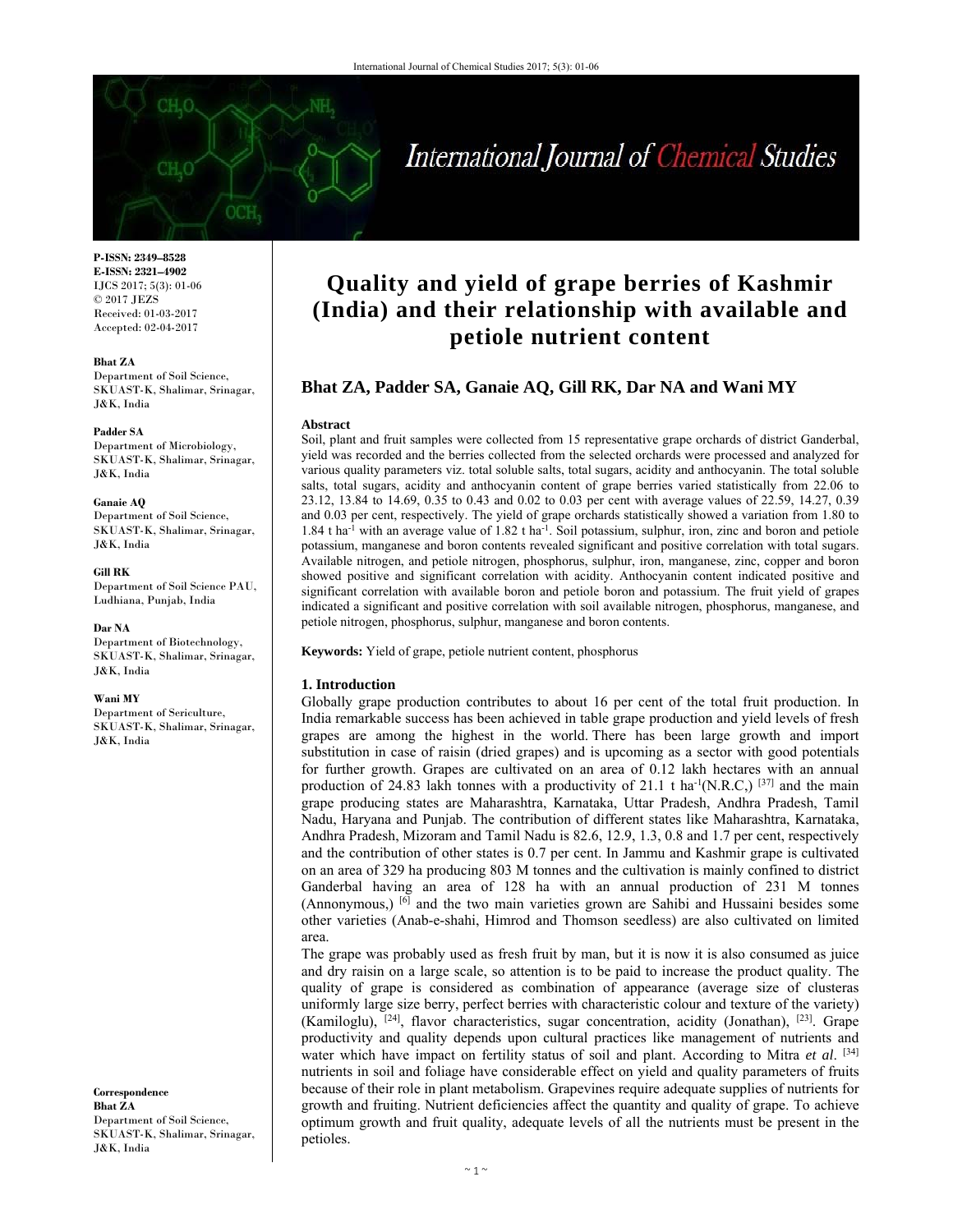Nitrogen and potassium are the most important nutrient elements required by grapevines. These two nutrients have considerable effect on grape bud production. Nitrogen supports vine and fruit growth and therefore the yield of grape berries but excessive nitrogen to vines results in delayed ripening (Keller) *et al*. [25] and poor coloured fruits (Kliewer), [28]. In grape berries potassium is the most abundant cation which contributes to charge balance and sugar transport (Spayd*et al*. 1993). According to Martin *et al*. [32] increased potassium supply increases total soluble solid content and decreases total acidity of berries. Furher adequate potassium supply increases colouring and polyphenol content of grape berries (Sommers), <sup>[49]</sup>, but even with optimum levels of nitrogen and potassium low levels of magnesium, calcium, zinc, boron or other nutrients can result in poor growth of vineyards. Robinson [45] reported that zinc and boron affect fruit set, and potassium, calcium and magnesium affect bunch stem necrosis and thereby number of clusters per vine and number of berries per cluster.

The quality of Ganderbal grapes is considered to be one of best in the world according to reports of horticultural department Ganderbal and besides Italy the Kashmir is the only place where the fresh grapes are available in the offseason. Thus the present investigation was carried out to study the quality attributes and yield of grapes grown in different villages of Ganderbal district of Jammu and Kashmir and also to study the relationship of the grape quality parameters with available and petiole nutrient content.

# **2. Material and Methods**

Soil, petiole and fruit samples were collected from 15 grape orchards of uniform age and vigour from district Ganderbal of Jammu and Kashmir. The fruit samples were collected as per the procedure of Waller [55]. After collecting, the fruit samples were washed thoroughly with tap water then dipped in dilute HCl, and further washed with single and double distilled water. The moisture was whipped with filter paper and muslin cloth. Randomly selected berries were taken for juice extraction and total soluble solids of the juice were determined by using Zeis's hand refractometer. The readings were corrected at 20 °C and expressed as per cent soluble salts (A.O.A.C, 1). Total sugar content was determined in terms of glucose after acid hydrolysis as per  $15<sup>th</sup>$  addition of Officials Agriculture Chemists (A.O.A.C, 2) on per cent basis. Acidity was determined by diluting a known volume of fruit juice and titrating it against 0.1 N sodium hydrioxide solution, using Phenopthaline as indicator. The result were explained in terms of per cent malic acid (Annonymous), [5]. Ethanol, 1.5 N HCL (85:15) was used for anthocyanin extraction and estimation were made by hycalori procedure as suggested by Ranganna [44]. Fruit yield from vines of same orchards where from soil, petiole and fruit samples were collected was recorded at the time of harvesting of fruits.

The soil samples were processed and analysed for different nutrients, available nitrogen was determined by alkaline potassium permanganate distillation method as described by Subbiah and Asija<sup>[51]</sup>. Available phosphorus content of the soil was extracted by 0.5 N sodium bicarbonate at pH 8.5 (Olesen) *et al*. [40]. Available potassium was estimated by flame photometer (Jackson), [19]. Available sulphur in soil was determined by Chesnin and Yien [12] method. Calcium and magnesium content in the soil samples were determined by versenate titration method (Jackson), [19]. The available iron, zinc, copper and manganese were determined by atomic absorption spectrophotometer after extracting with DTPA

solution as described by Lindsay and Norvell<sup>[30]</sup>. Available boron in the soil samples was determined by hot water treatment method of Berger and Truog [9]. Available Mo in soil samples was estimated as per the procedure outlined by Johnson and Arkley<sup>[22]</sup>.

Petiole samples were collected from the same orchards and same vines from where soil samples were collected as per the procedure of Chapman [11]. The samples were washed, dried, ground and digested for analysis. Petiole nitrogen, phosphorus, potassium, calcium and magnesium were determined as per the procedure outlined by Jackson [19]. Plant sulphur was determined by turbidometric method (Chesnin and Yien), [12]. The micronutrient cations like Zn, Cu, Fe and Mn were estimated on atomic absorption spectrophotometer. The boron was estimated by azomethine-H method (Berger and Truog),  $[9]$ . The molybdenum (Mo) was estimated by method outlined by Johnson and Arkley [22].The 95% confidence interval (C.I) was worked out using the procedure of Neyman [38]. Simple coefficient of correlation were worked available nutrients, petiole nutrient content and fruit yield and quality as per the procedure followed by Gomez and Gomez [18].

# **3. Results and Discussion**

The total soluble salts of grape berries varied statistically from 22.06 to 23.12 per cent with mean value of 22.59 per cent (Table 2). The data further revealed that total sugars in the grape berries of different orchards ranged statistically from 13.84 to 14.69 per cent with an average value of 14.27 per cent. The variation in T.S.S and total sugars might be due to variation in soil fertility and petiole nutrient composition, particularly potassium as it maintains the assimilatory power of leaves over a large period thus increasing the T.S.S and sugar content of fruits. The results are supported by the findings of Yogeeshappa [59].

Perusal data in the Table 2 showed that acidity and anthocyanin content of grape berries varied statistically from 0.35 to 0.43 and 0.02 to 0.03 per cent with values of 0.39 and 0.03 per cent, respectively. The differences in acidity and anthocyanin could be attributed to difference in nutrient status vineyards, particularly nitrogen; the other factors include temperature, light etc. The higher levels of ammonical nitrogen content are responsible for increased fruit acidity and also high nitrogen content causes shading effect and increased shoot growth; both these are responsible for low carbohydrate content due to which low anthocyanin content results. The results are in conformity with the observations of Singram and Prabhu [48].

Data pertaining to yield of grape berries (Table 2) revealed that yield of different grape orchards of district Ganderbal statistically showed a variation from 1.80 to 1.84 t ha<sup>-1</sup> with an average value of 1.82 t ha<sup>-1</sup>. The highest yield  $(1.90 \text{ t} \text{ ha}^{-1})$ was found at Waliwar and lowest yield  $(1.75 \text{ t} \text{ ha}^{-1})$  was recorded from Benihama grape orchards.The yield was influenced by fertility status of soil and cultural practices of farmers. The results were in conformity with those obtained by Janaki *et al.* [20] and Dar *et al*. [16].

# **4. Relationship of available nutrient elements and petiole nutrients with quality and yield of grape**

The nutrients in soil and foliage have considerable effect on yield and quality parameters of fruits because of their role in plant metabolism (Mitra*et al*. 34). Grapevines require adequate supplies of nutrients for growth and fruiting. Nutrient deficiencies affect the quantity and quality of grape.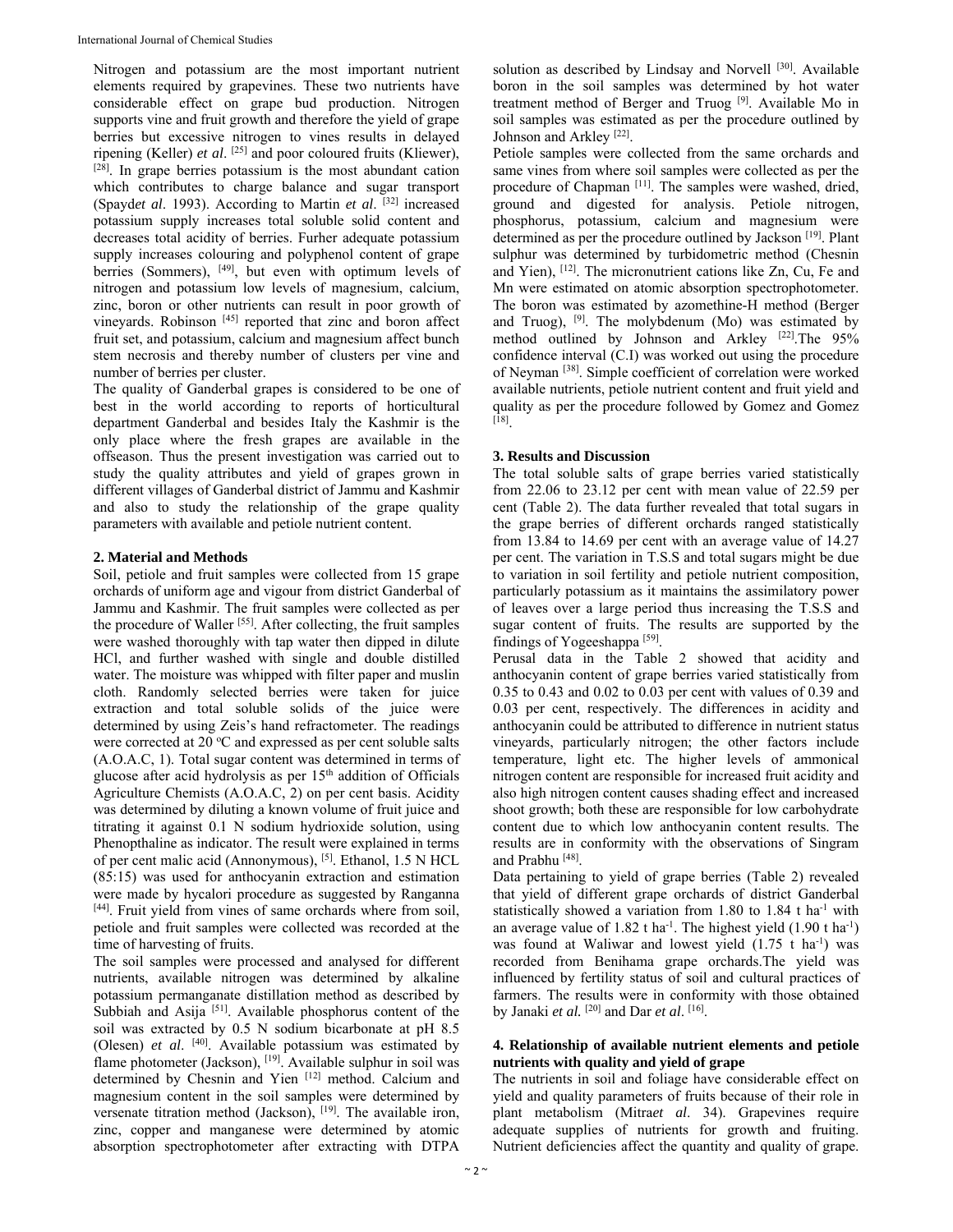For a particular nutrient, there exists a relationship between its concentration in soil and leaf, as well as quality attributes of fruits and this serves as a guide to obtain maximum productivity of quality fruits. The relationship between various nutrients with quality parameters and yield of grapes in presented in Table 5 and 6 and discussed below:

The available soil nutrients failed to exhibit any significant relationship with total soluble salts of grape berries, however, a positive and significant correlation coefficient was observed between petiole potassium and total soluble salts of grape berries, but rest of leaf nutrients failed to establish any significant relationship with total soluble salts. The significant and positive correlation of total soluble salts with leaf potassium content might be attributed to the fact that potassium being a quality nutrient (Usherwood), [53] is involved in enzyme activation and cell hydration and maintains the assimilatory power of leaves over a large period thus resulting in higher total soluble salt concentration. Similar results were reported by Dar *et al*. [16] and Martin *et al*. [32].

The total sugar content of grape berries showed significant and positive correlation with available soil potassium, sulphur, iron, zinc, boron and petiole potassium, manganese and boron contents. The rest of nutrients failed to exhibit any significant relationship with total sugar content (Table 5 and 6). The significant and positive relationship between soil and leaf potassium content with total sugars might be attributed to the fact that potassium is the most abundant cation which contributes to charge balance and may be involved in sugar transport in grape berries (Spayd) *et al*. [50] and is also involved in degradation of soluble pectin thus resulting in softening of fruit and consequently increasing the total sugar content. The results are in line with those of Ramming *et al*. [43] and Kumar *et al*. [29]. The significant and positive relationship between available sulphur and total fruit sugar content might be attributed to the role of sulphur in plant metabolism especially enhancing biosynthesis of organic food and cell division. Mostafa and Abdl El-Kader [36] reported similar results. As mentioned earlier total sugar content showed significant and positive correlation with available iron content, which might be due to the fact that iron is essentially required for early leaf production and photosynthesis to ensure better berry development and quality. The results are in accordance with those of Dar *et al*. [15]. The available zinc was significantly and positively correlated with total sugar content which could be due to role of zinc in berry development and fruit set, shoot elongation and pollen formation. The results are in close conformity with the findings of Dar *et al*. [15] and Singh *et al*. [47]. The fruit sugar content showed significant and positive relation with both soil and petiole boron content, which might be ascribed to the fact that boron is the most important micronutrient element so far as the fruit quality of grape is concerned, it is involved in pollen germination, growth of pollen tube and normal fruit set. The similar results were observed by Chokha*et al*. [13]. The positive and significant correlation between leaf manganese and total fruit sugar content might be due to involvement of manganese in physiological processes of plant encouraging growth and productivity. This is in agreement with the findings of Babu and Yadav [8].

The per cent fruit acidity exhibited a significant and positive correlation with soil available nitrogen and, petiole nitrogen, phosphorus, sulphur, iron, manganese, zinc, copper and boron, whereas, it showed a significant and negative correlation with petiole calcium, magnesium and

molybdenum (Table 5 and 6). The significant and positive correlation of fruit acidity with available and leaf nitrogen content might be attributed to the fact that in grape clusters, nitrogen is primarily found as ammonium cations and organic compounds such as amino acids, hexose amines, peptides, nucleic acids and proteins and only traces of nitrate nitrogen are found in the berries (Winkler) *et al*. [57]. Bybordi [10] and Diehl *et al*. [17] observed similar relationship between nitrogen and per cent fruit acidity. Jivan and Sala [21] also observed positive correlation between leaf phosphorus, sulphur, iron, zinc and copper with titratable fruit acidity in apple. An increase in per cent fruit acidity in grape berries with micro and macronutrient sprays was also reported by Chokha*et al*. [13]. Significant and negative correlation of leaf calcium with per cent fruit acidity is in accordance with the findings of Awasthiet al. <sup>[7]</sup>, whereas, the same correlation of leaf calcium with fruit acidity is supported by the findings of Dabas and Jindal [14]. The significant and negative correlation of petiole molybdenum with per cent acidity is in accordance with the result of Williams *et al*. [56].

The anthocyanin content of grape berries indicated a significant and positive correlation with available boron and, petiole boron and potassium content only, whereas, rest of soil and petiole nutrients were non-significantly related with total anthocyanin content. Although boron plays an important role for increasing pollen grains germination, pollen tube elongation, consequently, fruit set and total yield, cell division, biosynthesis and translocation of sugars water and nutrient uptake (Ahmad) *et al.* [3], however, there is no indication of boron as an enzymatic component nor that it affects the activity of any enzyme during anthocyanin synthesis (Marschner), <sup>[31]</sup>, but its role might be related to the metabolism and transport of carbohydrates, since anthocyanins are formed by an anthocyanidin and a carbohydrate (Saure), [46], or by stimulating sugar synthesis during the anthocyanin synthesis (Vestrheim), [54], which might be a reason for positive and significant correlation of available and leaf boron with total anthocyanin content. Similar relationship of soil and leaf boron with anthocyanin was also observed by Mashayekhi*et al*. [33]. Positive and significant correlation of anthocyanin with petiole potassium content might be ascribed to the fact that potassiumappears to enhance anthocyanin accumulation and red colouration of grapes by promoting normal fruit development through translocation of complex sugars to the fruit and throughout the tree. The observations are in line with the findings of Pal and Ghosh [41] and Mosa*et al*. [35].

The fruit yield of grapes indicated a significant and positive correlation with soil available nitrogen, phosphorus, manganese and petiole nitrogen, phosphorus, sulphur, manganese and boron. The positive and significant correlation of soil and petiole nitrogen with fruit yield might be ascribed to the fact that nitrogen is essential to enhance plants biological processes (normal cell division, growth and respiration) and enables plants to use the energy of sunlight to form sugars from carbon dioxide and water (Abbas and Fares), [2], it is most important nutrient to manage in vineyards as it has a great impact on vine vegetative and reproductive development, according to Pessarakli [42] nitrogen affects plant growth by influencing leaf area and by affecting the photosynthetic capacity of foliage, thus nitrogen can be expected to affect photosynthesis rates and carbohydrate allocation, and consequently promote a higher fruit growth and yield. Similar relationship of soil and leaf nitrogen was also recorded by Kirimi et al. <sup>[27]</sup>. Similar correlation of fruit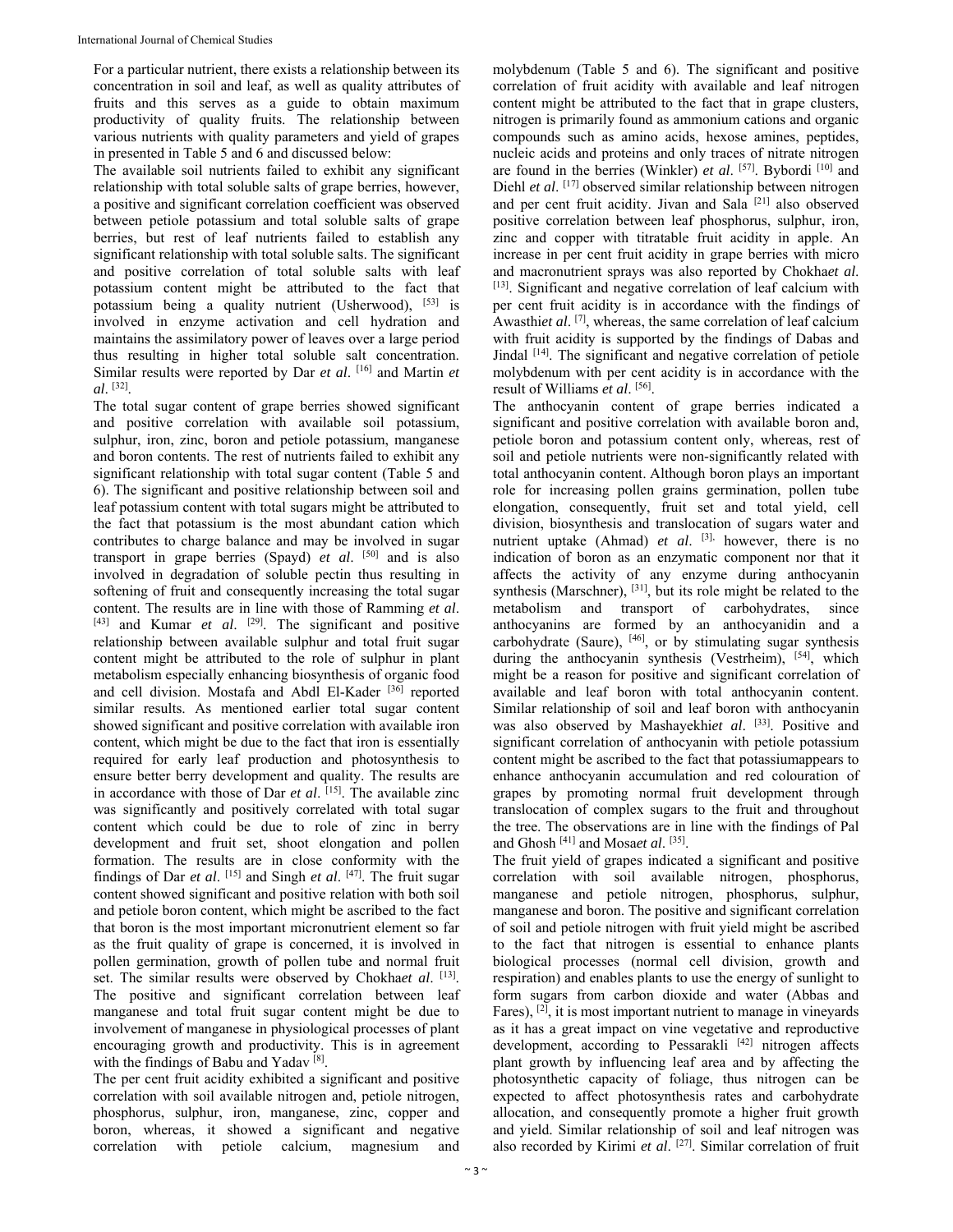yield with soil and petiole phosphorus could be due to its role in fruit bud differentiation in grapevines. The results are in close conformity with the observations of Yogeeshappa, [59]. The soil and leaf manganese was also significantly and positively related with fruit yield, which might be due to its involvement in physiological processes of plant encouraging growth and productivity. The results are supported by the findings of Babu and Yadav [8]. Significant and positive relation between petiole boron and fruit yield might be probably due to role of boron in pollen germination and pollen tube growth, which is likely to increase fruit set (Wojcik) *et al*. [58] and therefore the yield of vineyards. These results are in harmony with the findings of Nikkhah *et al*. [39] and Ali *et al*. [4]. The positive correlation of leaf sulphur with fruit yield might be because sulphur plays a vital role in the synthesis of amino acids (methionine, cystein and cystine), proteins, chlorophyll and certain vitamins (Tiwari and Gupta), [52]. The results are in close conformity with those of Dar *et al*. [16] and Khalid *et al*. [26].

It can be concluded from the present study that yield and quality of grape is directly dependent upon the available nutrient status and nutrient concentration in the petioles of vineyards, alsopotassium, zinc and boron are the most important essential nutrients needed by vineyards as far as quality parameters of grape are concerned.

Table 1: Quality attributes and yield of grape orchards of district Ganderbal

| <b>Sampled</b><br><b>Location</b> | <b>TSS</b><br>(%) | <b>Total sugars</b><br>(%) | <b>Acidity</b><br>$(\%)$ | Anthocyanin<br>(%) | Yield<br>(t/ha) |
|-----------------------------------|-------------------|----------------------------|--------------------------|--------------------|-----------------|
| 1                                 | 21.79             | 13.84                      | 0.28                     | 0.024              | 1.75            |
| $\overline{c}$                    | 20.95             | 12.98                      | 0.32                     | 0.021              | 1.84            |
| 3                                 | 22.53             | 13.12                      | 0.43                     | 0.026              | 1.78            |
| 4                                 | 22.67             | 13.61                      | 0.37                     | 0.022              | 1.79            |
| 5                                 | 23.28             | 14.9                       | 0.44                     | 0.034              | 1.83            |
| 6                                 | 23.12             | 14.51                      | 0.50                     | 0.023              | 1.84            |
| 7                                 | 23.95             | 14.56                      | 0.47                     | 0.018              | 1.81            |
| 8                                 | 21.49             | 13.24                      | 0.39                     | 0.025              | 1.79            |
| 9                                 | 21.18             | 14.50                      | 0.45                     | 0.025              | 1.83            |
| 10                                | 23.00             | 14.82                      | 0.47                     | 0.022              | 1.90            |
| 11                                | 23.47             | 14.96                      | 0.43                     | 0.032              | 1.88            |
| 12                                | 23.74             | 15.12                      | 0.41                     | 0.035              | 1.85            |
| 13                                | 21.59             | 13.87                      | 0.27                     | 0.031              | 1.79            |
| 14                                | 23.11             | 15.42                      | 0.35                     | 0.033              | 1.83            |
| 15                                | 22.97             | 14.54                      | 0.29                     | 0.030              | 1.78            |
| Mean                              | 22.59             | 14.27                      | 0.39                     | 0.03               | 1.82            |
| 95% C.I                           | 22.06-23.12       | 13.84-14.69                | $0.35 - 0.43$            | $0.02 - 0.03$      | 1.80-1.84       |

**Table 2:** Range of soil available nutrients in grape orchard soils

| <b>Nutrient element</b> | Concentration (ppm) |        |  |
|-------------------------|---------------------|--------|--|
|                         | Range               | Mean   |  |
| N                       | 140.0-195.0         | 161.0  |  |
| P                       | $10.5 - 13.4$       | 11.7   |  |
| K                       | 126.0-141.0         | 133.1  |  |
| Ca                      | 1819.0-1883.0       | 1854.3 |  |
| Mg                      | 259.0-310.0         | 282.2  |  |
| S                       | $9.7 - 11.4$        | 10.5   |  |
| Fe                      | 29.21-39.84         | 33.84  |  |
| Mn                      | 29.92-39.93         | 35.14  |  |
| Zn                      | 1.18-1.42           | 1.32   |  |
| Сu                      | $1.51 - 1.78$       | 1.62   |  |
| В                       | $0.46 - 0.67$       | 0.58   |  |
| Mo                      | $0.09 - 0.31$       | 0.22   |  |

**Table 3:** Range of petiole nutrients in vineyards of Kashmir

| <b>Nutrient element</b> | Range         | <b>Mean</b> |
|-------------------------|---------------|-------------|
| $N$ (per cent)          | 1.45-2.00     | 1.79        |
| $P$ (per cent)          | $0.14 - 0.25$ | 0.18        |
| $K$ (per cent)          | 1.55-1.75     | 1.64        |
| Ca (per cent)           | $0.80 - 1.50$ | 1.17        |
| $Mg$ (per cent)         | $0.13 - 0.45$ | 0.24        |
| S (per cent)            | $0.10 - 0.22$ | 0.16        |
| Fe (ppm)                | 121.17-146.78 | 135.53      |
| $Mn$ (ppm)              | 30.21-45.25   | 38.80       |
| $Zn$ (ppm)              | 23.00-44.63   | 33.34       |
| $Cu$ (ppm)              | 10.03-13.87   | 12.06       |
| B(ppm)                  | 20.63-29.50   | 24.51       |
| $Mo$ (ppm)              | $0.27 - 0.54$ | 0.37        |

**Table 4:** Relationship of available nutrient elements with fruit yield and quality attributes of grape berries

| <b>Nutrient</b>                      | <b>TSS</b>                    | <b>Total sugars</b>  | <b>Acidity</b> | Anthocyanin | Yield     |
|--------------------------------------|-------------------------------|----------------------|----------------|-------------|-----------|
| N                                    | 0.209                         | 0.255                | $0.567*$       | $-0.207$    | $0.548*$  |
| P                                    | 0.222                         | 0.454                | 0.322          | 0.145       | $0.587*$  |
| K                                    | 0.358                         | $0.616*$             | 0.175          | 0.139       | 0.398     |
| Ca                                   | $-0.192$                      | $-0.182$             | $-0.116$       | 0.274       | $-0.461$  |
| Mg                                   | 0.212                         | 0.449                | $-0.226$       | 0.444       | $-0.130$  |
| S                                    | 0.416                         | $0.611*$             | 0.182          | 0.166       | 0.373     |
| Fe                                   | 0.270                         | $0.552*$             | 0.410          | $-0.047$    | $0.592*$  |
| Mn                                   | 0.388                         | 0.459                | 0.409          | 0.019       | $0.663**$ |
| Zn                                   | 0.396                         | $0.764**$            | 0.219          | 0.274       | 0.419     |
| Cu                                   | 0.128                         | 0.156                | 0.250          | $-0.080$    | 0.366     |
| В                                    | 0.005                         | $0.528*$             | 0.058          | $0.667**$   | 0.280     |
| Mo<br>$\cdot$ $\sim$<br>• اص عام عام | 0.210<br>$\sim$ $\sim$ $\sim$ | 0.506<br>$\cdot$ 1 1 | 0.026          | 0.407       | 0.493     |

\*\* Significant at 5 per cent level \* Significant at 1 per cent level

**Table 5:** Relationship of petiole nutrient elements with fruit yield and quality attributes of grape berries

| <b>Nutrient</b> | <b>TSS</b> | <b>Total sugars</b> | <b>Acidity</b> | Anthocyanin | Yield     |
|-----------------|------------|---------------------|----------------|-------------|-----------|
| N               | 0.213      | 0.141               | $0.785***$     | $-0.330$    | $0.592*$  |
| P               | 0.299      | 0.407               | $0.712**$      | $-0.241$    | 0.599*    |
| K               | $0.539*$   | $0.548*$            | $-0.137$       | $0.554*$    | 0.019     |
| Ca              | $-0.396$   | $-0.110$            | $-0.787**$     | 0.472       | $-0.401$  |
| Mg              | $-0.204$   | $-0.094$            | $-0.793**$     | 0.513       | $-0.350$  |
| S               | 0.421      | 0.448               | $0.750**$      | $-0.179$    | $0.642**$ |
| Fe              | 0.260      | 0.194               | $0.733***$     | $-0.337$    | 0.510     |
| Mn              | 0.390      | $0.673**$           | $0.646**$      | 0.068       | $0.613*$  |
| Zn              | 0.368      | 0.296               | $0.793**$      | $-0.312$    | 0.508     |
| Cu              | 0.138      | 0.191               | $0.536*$       | $-0.425$    | 0.253     |
| B               | 0.328      | $0.573*$            | $0.588*$       | $0.524*$    | $0.595*$  |
| Mo              | $-0.301$   | $-0.086$            | $-0.839**$     | 0.382       | $-0.424$  |

\*\* Significant at 5 per cent level

\* Significant at 1 per cent level

| <b>Table 6:</b> Regression coefficients of significant correlations of |
|------------------------------------------------------------------------|
| available nutrient elements with fruit yield and quality attributes of |
| grape berries                                                          |

| <b>Nutrient</b> | <b>Quality Parameters</b> | <b>Intercept</b> | Slope  | $\mathbb{R}^2$ |
|-----------------|---------------------------|------------------|--------|----------------|
| N               | Acidity                   | 78.78            | 75.93  | 0.42           |
| N               | Yield                     | 137.99           | 135.48 | 0.67           |
| P               | Yield                     | 4.63             | 7.96   | 0.50           |
| K               | <b>Total Sugars</b>       | 84.64            | 2.44   | 0.56           |
| S               | <b>Total Sugars</b>       | 5.15             | 0.33   | 0.37           |
| Fe              | <b>Total Sugars</b>       | 5.14             | 1.93   | 0.21           |
| Fe              | Yield                     | $-53.49$         | 47.36  | 0.35           |
| Mn              | Yield                     | $-55.79$         | 49.35  | 0.44           |
| Zn              | <b>Total Sugars</b>       | $-0.064$         | 0.091  | 0.59           |
| B               | <b>Total Sugars</b>       | $-0.13$          | 0.031  | 0.21           |
| B               | Anthocyanin               | 0.18             | 5.14   | 0.27           |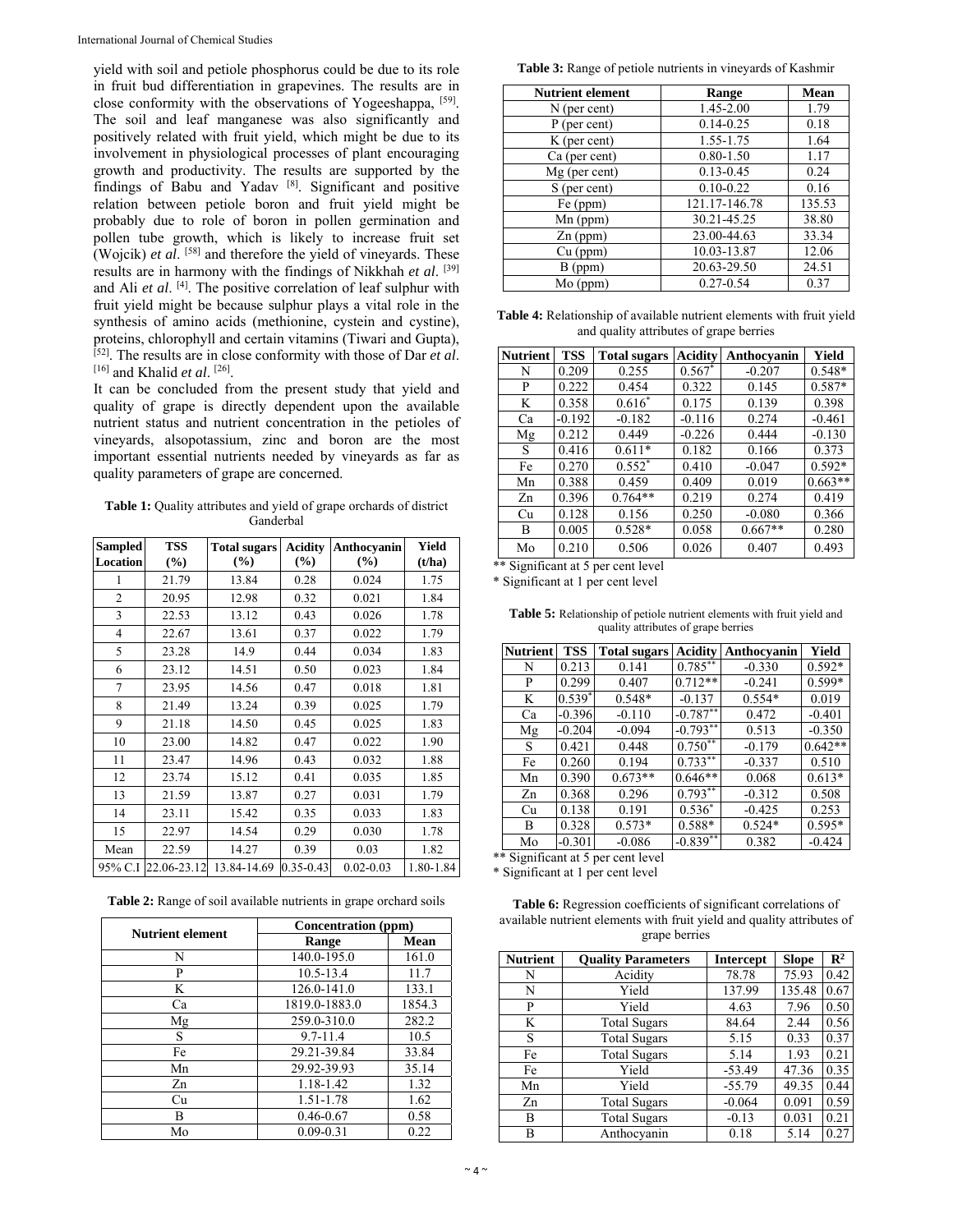**Table 7:** Regression coefficients of significant correlations of petiole nutrient elements with fruit yield and quality attributes of grape berries

| <b>Nutrient</b> | <b>Quality Parameters</b> | <b>Intercept</b> | <b>Slope</b> | $\mathbb{R}^2$ |
|-----------------|---------------------------|------------------|--------------|----------------|
| N               | Acidity                   | 1.21             | 1.49         | 0.62           |
| N               | Yield                     | 1.98             | 2.07         | 0.45           |
| $\mathbf{P}$    | Acidity                   | 0.06             | 1.31         | 0.51           |
| $\mathbf{P}$    | Yield                     | 1.69             | 2.48         | 0.36           |
| K               | <b>TSS</b>                | 6.03             | 3.03         | 0.58           |
| K               | <b>Total Sugars</b>       | 9.13             | 7.03         | 0.49           |
| K               | Anthocyanin               | 1.47             | 6.4          | 0.31           |
| Ca              | Acidity                   | 2.12             | $-2.43$      | 0.62           |
| Mg              | Acidity                   | 0.63             | $-0.99$      | 0.63           |
| S               | Acidity                   | 0.02             | 0.35         | 0.56           |
| S               | Yield                     | $-0.86$          | 0.56         | 0.41           |
| Fe              | Acidity                   | 110.15           | 64.86        | 0.54           |
| Mn              | <b>Total Sugars</b>       | $-20.22$         | 4.10         | 0.45           |
| Mn              | Acidity                   | 22.38            | 40.69        | 0.42           |
| Mn              | Yield                     | $-91.21$         | 71.19        | 0.38           |
| Zn              | Acidity                   | 5.87             | 70.21        | 0.63           |
| Cu              | Acidity                   | 8.68             | 8.65         | 0.29           |
| B               | Total Sugars              | 5.43             | 2.10         | 0.33           |
| B               | Acidity                   | 15.81            | 22.23        | 0.35           |
| B               | Anthocyanin               | 17.10            | 277.26       | 0.27           |
| B               | Yield                     | $-51.03$         | 41.52        | 0.35           |
| Mo              | Acidity                   | 0.63             | $-0.91$      | 0.70           |

## **5. References**

- 1. AOAC. Methods of analysis. 14th edition. Association of Official Analytical Chemistry, Washington DC, U.S.A, 1980, 484.
- 2. Abbas F, Fares A. Best management practices in citrus production. Tree and For. Sci. and Biotech. 2008; 3:1-11.
- 3. Ahmad W, Niaz A, Kanwal S, Rahmatullah A. Role of boron in plant growth. A Rev. J Agri. and Res. 2009; 47(3):329-338.
- 4. Ali A, Perveen S, Shah SNM, Zhang Z, Wahid F, Shah M *et al*. Effect of foliar application of micronutrients on fruit quality of peach. Amer. J Pl. Sci. 2014; 5:1258- 1264.
- 5. Annonymous. Official method of analysis.  $10<sup>th</sup>$  edition. Association of Official Analytical Chemistry, Washington, DC, U.S.A, 1970.
- 6. Annonymous. Area and production of horticultural crops in Jammu and Kashmir state. Department of Horticulture Jammu and Kashmir Government, 2014.
- 7. Awasthi RP, Bhutani VP, Kaith NS, Sharma JS. Mineral nutrient status of apple orchards in Shimla district of Himachal Pradesh. Ind. J. Hort. 1999; 56(3):194-200.
- 8. Babu KD, Yadav DS. Foliar spray of micro-nutrients for yield and quality improvement in Khasi mandarin (Citrus reticulate Blanco.). Ind. J. Hort. 2005; 62(3):280-281.
- 9. Berger KC, Troug K. Boron determined by using the quinalizarin reaction. J. Inds. Eng. Chem. 1944; 2:540- 545.
- 10. Bybordi A. Quantitative and qualitative effects of nutrient applications and irrigation methods on apricot. Middle-East J Sci. Res. 2013; 14(3):423-431.
- 11. Chapman HD. Suggested foliar sampling and handling techniques for determining the nutrient status of some field, horticultural and plantation crops. Ind. J Hort. 1964; 21(2)**:**97-119.
- 12. Chesnin L, Yien CH. Turbidimetric determination of available sulphur. Proceed. Soil Sci. Soc. Amer. 1951; 15:149-151.
- 13. Chokha S, Sharma VP, Usha K, Sagar VR. Effect of macro and micronutrients on physico-chemical characters of grape cv. Perlette. Ind. J Hort. 2002; 59(3):258-260.
- 14. Dabas AS, Jindal PC. Effect of B and Mg sprays on fruit bud formation, berry set, berry drop and quality of Thompson Seedless grapes. Ind. J Agri. Res. 1985; 19(1):40-44.
- 15. Dar MA, Wani JA, Raina SK, Bhat MY, Dar MA. Effect of available nutrients on yield and quality of pear fruit Bartlett in Kashmir valley India. J Environ. Biol. 2012; 33:1011-1014.
- 16. Dar MA, Wani JA, Raina SK, Bhat MY, Malik MA. Relationship of leaf nutrient content with fruit yield and quality of pear. J Environ. Biol. 2015; 36:649-653.
- 17. Diehl DC, Sloan N, Bruhn CM, Simonne AH, Brecht JK, Mitcham EJ. Exploring produce industry attitudes: relationships between postharvest handling, fruit flavor, and consumer purchasing. Horti. Technol., Alexand. 2013; 23(5):642-650.
- 18. Gomez KA, Gomez AA. Statistical Procedures for Agricultural Research. 2nd edition. An International Rice Research Institute Book. Wiley-Inter Science Publication, New York, USA, 1984, 680.
- 19. Jackson ML. Soil Chemical Analysis. 2nd edition. Printice Hall of India, New Delhi, 1973, 498.
- 20. Janaki D, Velu V, Savithri P. Yield and quality of grapes cv. Mascat as affected by boron application. Mad. Agri. J. 2002; 89(7-9):386-389.
- 21. Jivan C, Sala F. Relationship between tree nutritional status and apple quality.Hort. Sci. 2014; 41(1):1-9.
- 22. Johnson CM, Arkley TH. Determination of molybdenum in plant tissue. Anal. Chem. 1950; 26:573-580.
- 23. Jonathan M. Impact of marine extracts application on cv Syrah grape yield componants, harvest juice quality parameter and nutrient uptake. Msc thesis. Polytechnic State University, California, 2012.
- 24. Kamiloglu O. Influence of some cultural practices on yield, fruit quality and individual anthocyanins of table grape cv. HorozKarasi. J Anim. Plant Sci. 2011; 21:240- 245.
- 25. Keller M, Pool RM, Henick-Kling T. Excessive nitrogen supply and shoot trimming can impair color development in Piont Noir grapes and wine. Austr. J. Grape Vine Res. 1999; 5:45-55.
- 26. Khalid R, Khan KS, Akram Z, Qureshi R, Gulfraz M. Relationship of plant available sulphur with soil characteristics, rainfall and yield levels of oilseed crops in Pothwar Pakistan. Pak. J Bot. 2011; 43(6):2929-2935.
- 27. Kirimi JK, Itulya FM, Mwaja VN. Effects of nitrogen and spacing on fruit yield of tomato. Afric. J Hort. Sci. 2011; 5(1):50-60.
- 28. Kliewer WM. Influence of temperature, solar radiation and nitrogen on coloration and composition of Emperor grapes. Amer. J Enol. Vitic. 1977; 28:69-103.
- 29. Kumar TS, Kumar J, Kumar M. Effect of leaf nutrient status on yield and quality of kiwi fruit (Actinidiadeliciosa Chev.). Ind. J Hort. 2007; 64(1):77- 78.
- 30. Lindsay WL, Norvell WA. Development of DTPA soil test for Zn, Fe, Mn and Cu. Soil Sci. Soc. Amer. J. 1978; 42(3):421-428.
- 31. Marschner H. Mineral nutrition of high plants. 2nd edition. Academic Press, London UK, 1995, 330-355.
- 32. Martín P, Delgado R, González MR, Gallegos JI. Colour of 'Tempranillo' Grapes as Affected by Different